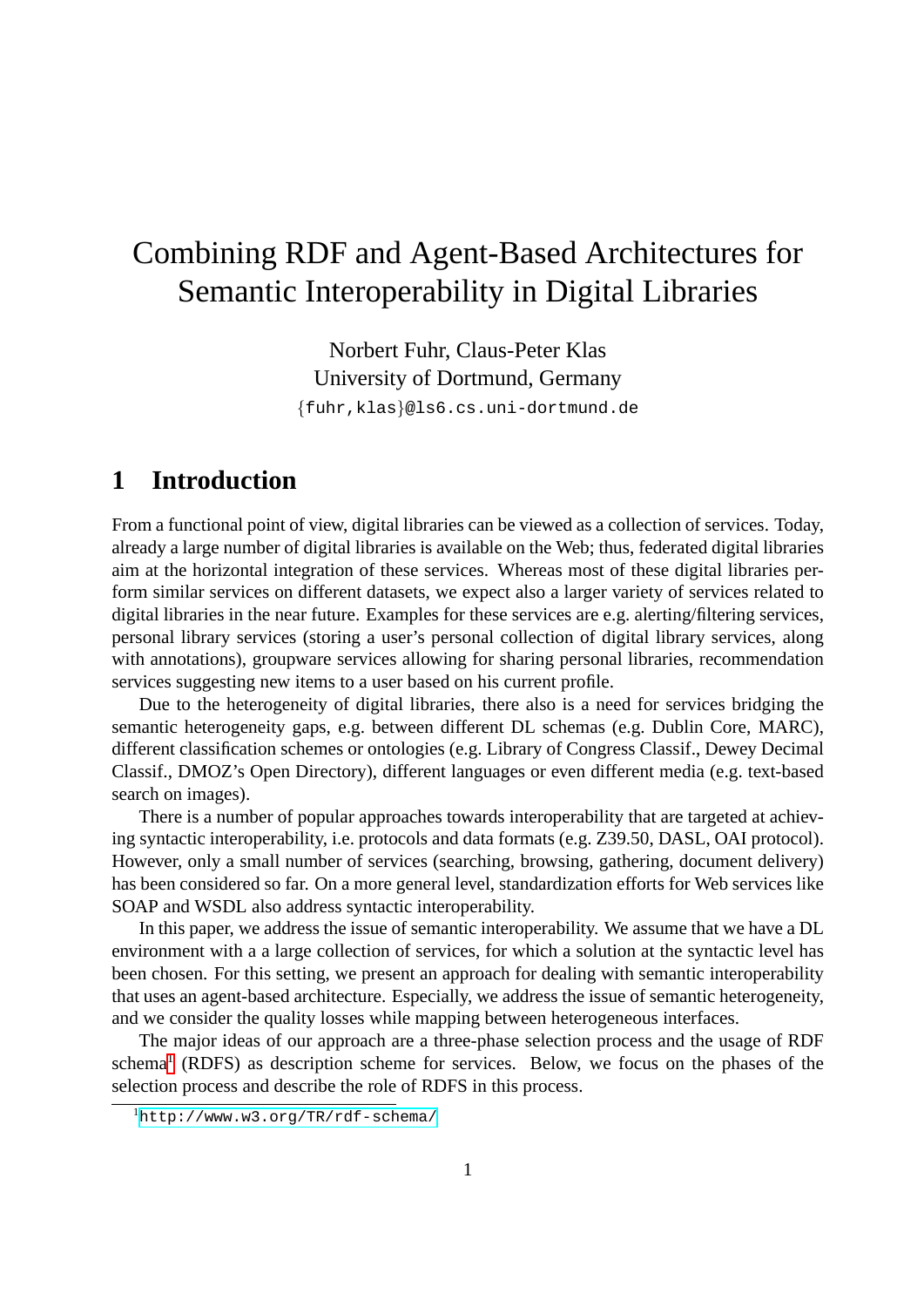The general setting is as follows: In order to satisfy a user's information need, an agent formulates a request for a specific type of service (e.g. search for documents fulfilling the given query, browse issues of a given journal, find related documents to a given document). There is a number of agents that may be able to perform this service. For selecting the agent(s) that is/are invoked for answering the request, a three-phase process is invoked:

- 1. matchmaking: identify candidate services,
- 2. planning: bridge semantic heterogeneity,
- 3. contract networks: select best services.

We describe each of these phases in more detail below.

## **2 1st phase: Matchmaking.**

There is a central agent registry where agents have to register their capability. Capabilities of an agent are described in RDFS. For each type of service, we assume that there is a resource representing the service type, as well as resources representing the input and output types of this service type (see the example in figure 1). In order to describe the capabilities of specific services, input and output types have a number of properties. Each of these properties points to concepts of the the corresponding ontology. Thus, a subclass relationship on services is induced by the different values of the properties of the input and output types. For each of the output types, there also may be a small ontology, e.g. for describing subject areas or for characterizing different XML document types or dialects of schemas (MARC, DC).

In addition, there may be a specialization in the service functionality that leads to a subclass relationship (e.g. a service 'find related documents' may be specialized into 'find cited/citing documents' and 'find similar documents').

In order to register a specific service, first the appropriate subclass of the service resource has to be added to the description scheme. Next, the service is registered as an instance of this subclass.

When an an agent (called manager in the following) asks for other agents for performing a certain task, then this task has to be described wrt. to the description scheme used by the registra-tion service. Assuming that all properties have been specified<sup>[2](#page-1-0)</sup>, then we have to look for services that subsume the current task. Logically speaking, a task submitted by an agent is transformed into a query wrt. to the RDFS structure (e.g. formulated in RQL [\[Christophides et al. 00](#page-4-0)]) that searches for instances implying the task description. In principle, also partial solutions should be considered (e.g. a search for documents published between 1980 and 2000 can be answered by a DL containing documents from 1970-90), but the limited expressiveness of RDFS as well as the complexity of the decision procedure prohibit a practical solution for this problem.

As a result of the matchmaking process, the registry's answer to the manager consist of a list of addresses of agents (along with their capabilities) that can perform the requested task. In turn, the manager sends the request to these agents.

<span id="page-1-0"></span><sup>&</sup>lt;sup>2</sup>For unspecified properties, the most specific concept  $\perp$  subsumed by all other concepts has to be assigned.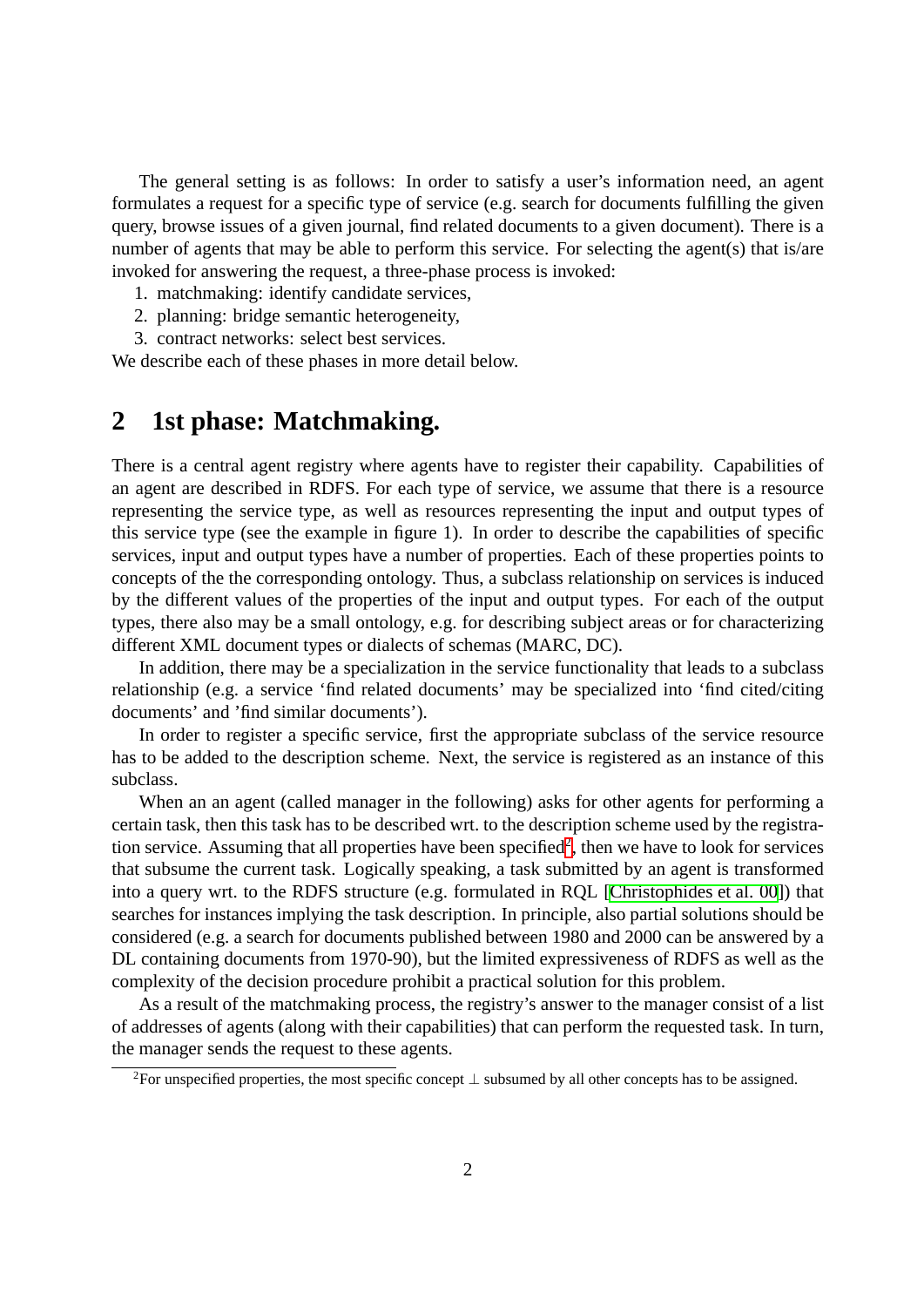

Figure 1: RDFS example of search service description

## **3 2nd phase: Planning.**

Once an agent (called contractor in the following) receives a request, it is the task of the planning component to deal with semantic heterogeneity. That is, the properties of the request may not match the internal capabilities of the agent or of those agents that are further invoked for performing the task (e.g. the query may be in German using Dublin Core and ask for German output, whereas the agent only understands English using MARC and returns English documents).

For resolving the heterogeneity problem, there are other agents specialized in performing the corresponding mappings (e.g. language translation, schema mapping, transformation between subject classification schemes). For planning the invocation of these mapping agents, different organization schemes are possible:

- 1. Local planning: Each service has a powerful planning component that plans the transformation between the properties of the request and its own internal capabilities.
- 2. Global planning: There is a mediator agent for each type of service that performs the planning for all agents offering this type of service.
- 3. Distributed planning: There can be an arbitrary number of mediating agents for a type of service, each being able to resolve certain heterogeneity problems, and knowing a certain number of agents for this type of service.

Each of these strategies has its advantages and disadvantages, e.g. in terms of overall effort, scalability, reliability, or update behavior. In any case, the planning component must be able to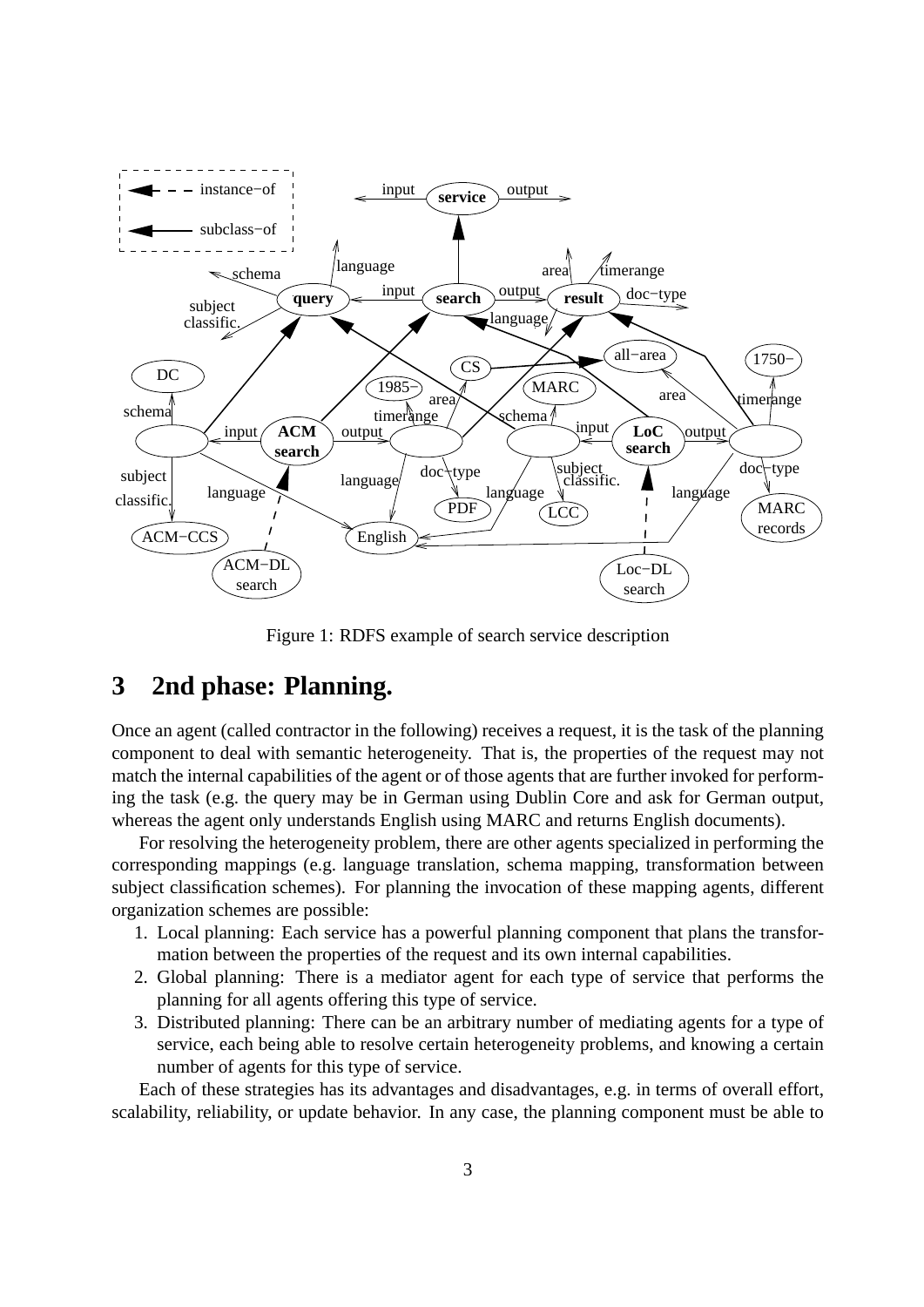

Figure 2: RDFS example: description of mappings services

find the appropriate mapping services, for which again matchmaking can be used.

As major problem with semantic heterogeneity, any mapping involved may be imprecise and thus lead to quality loss. For example, cross-language information retrieval yields worse performance than monolingual retrieval, and mappings between different classification schemes or bibliographic schemas usually cannot be precise (see [[Nottelmann & Fuhr 01](#page-4-1)]). Thus, even if a plan for invoking a service with a rather uncommon interface exists, the resulting quality may be so poor that it will be employed only in cases when no alternatives exist. This quality issue is addressed in the third phase.

## **4 3rd phase: Contract networks**

For a task specified by an agent acting as manager, any agent (contractor) who is willing to fulfill this task replies with a bid for this task. Then the manager selects one or more contractors with the best bids and establishes a contract with these agents. For applying this concept, the planning component (in any of the 3 organization schemes mentioned above) first has to acquire bids from the mapping services as well as from the agents performing the actual service. By adding its own effort, the agent can finally make a bid to the original manager. In principle, a bid is either a pair or a list of the pairs (result quality, cost). Given the bids from the different contractors, the manager makes his final choice (see e.g. [[Fuhr 99](#page-4-2)] for an optimum selection strategy under certain constraints) and assigns the task to one or more agents.